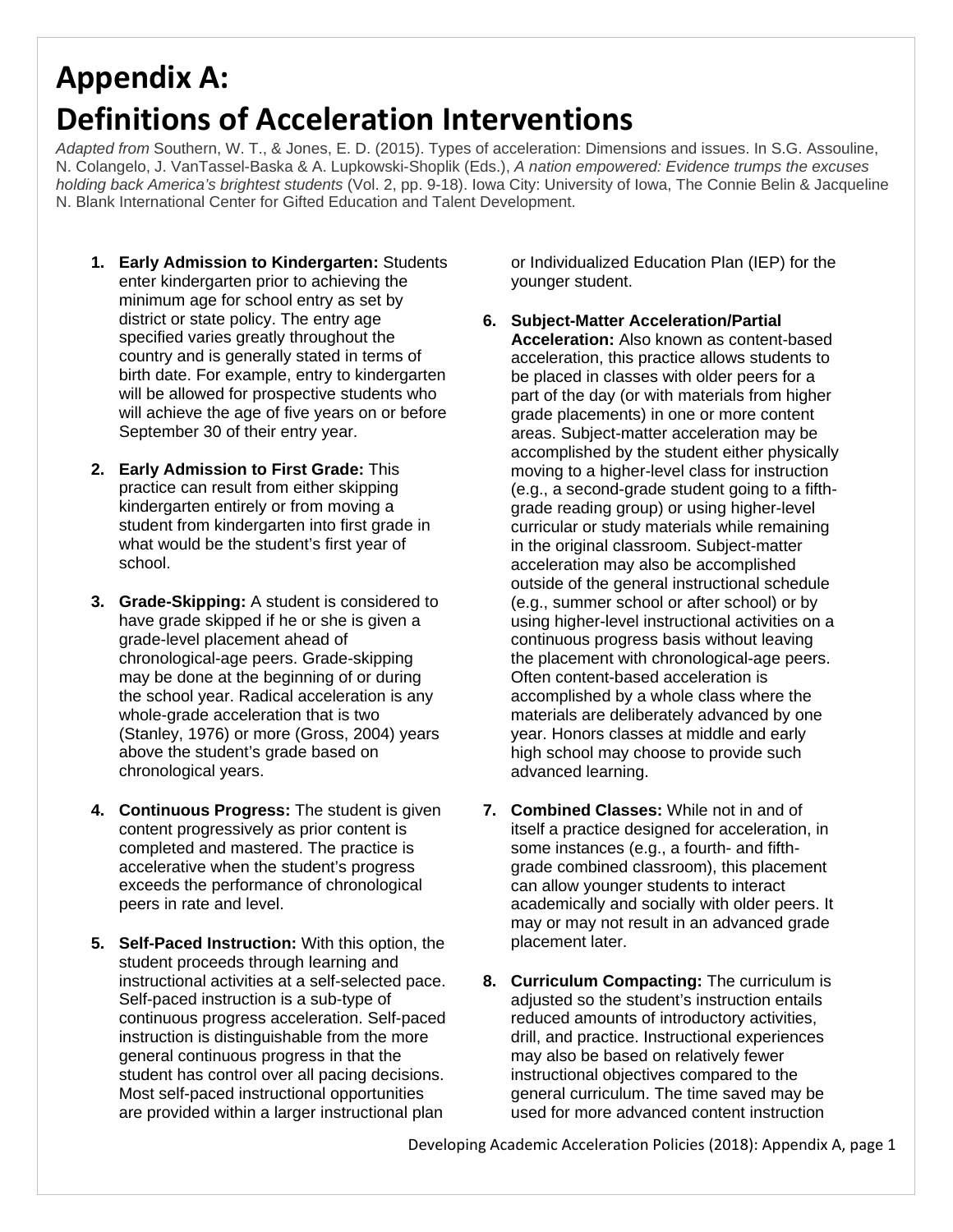or to participate in enrichment activities. Instructional goals should be selected on the basis of careful analyses for their roles in the content and hierarchies of curricula. The parsing of activities and goals should be based on pre-instructional assessment. Often the pre-assessment is accomplished through individual unit testing, followed by advanced activities for students who score near the ceiling.

- **9. Telescoping Curriculum:** The student is provided instruction that entails less time than is normal (e. g., completing a one-year course in one semester, or three years of middle school in two years). Telescoping differs from curriculum compacting in that it involves larger chunks of time for the act of acceleration and the resulting time saved from telescoping always results in advanced grade placement. It is planned to fit a precise time schedule. Curriculum compacting, on the other hand, does not necessarily advance grade placement.
- **10. Mentoring/Tutoring:** A student is paired with a mentor or expert tutor who provides advanced or more rapid pacing of instruction. The student may or may not receive credit for advanced work with a mentor.
- **11. Extracurricular Programs:** Students elect to enroll in coursework, after school programs, or summer programs that confer advanced instruction and/or credit. Talent search programs are a good example of an extracurricular program offering accelerated classes during the summer. Most of these classes employ fast-paced learning and are content-based (Olszewski-Kubilius, 2015)
- **12. Distance Learning Courses:** The student enrolls in coursework offered by an outsideof-school organization. Traditionally called correspondence courses and offered by mail, courses are increasingly offered online by a number of university-based and for-profit entities. The student may work on the computer at home or during school time. Local teachers are not responsible for instruction, although they may be responsible for supervising the students while they are working on the computer and are often

responsible for assigning grades and assuring credit. Parents often pay for these courses, and the typical goal is for the student to earn advanced credit for the work completed.

- **13. Concurrent/Dual Enrollment:** The student takes a course at one level and receives concurrent credit for a parallel course at a higher level (e.g., taking algebra at the middle school level and receiving credit at both the middle school and the high school level). Another example of dual enrollment courses is provided by a College in High School program, where a high school student takes a class taught by a high school teacher who has been specially selected and trained by a local college or university; college credit is awarded to the student upon successful completion of the course. This option is most often used to compress high school and college coursework.
- **14. Advanced Placement (AP™):** The student takes a course (usually while in high school) that may confer college credit or placement upon successful completion of a standardized examination (e.g., achieving a three or higher on a scale of one to five). High school teachers receive specialized training before teaching AP courses. Students may take an AP examination without first taking the AP course at whatever age they wish as long as prerequisites have been met for math and science courses.
- **15. International Baccalaureate:** Schools are authorized by the International Baccalaureate (IB) program (see http://www.ibo.org/) to offer a specialized educational program. Students who successfully complete an IB high school diploma may receive advanced standing at selected universities worldwide if they perform well on the IB exams. Students may also select key courses for IB credit at some schools.
- **16. Accelerated/Honors High School or Residential High School on a College Campus:** Students attend a selective high school program designed specifically for gifted students, which may be provided as a

Developing Academic Acceleration Policies (2018): Appendix A, page 2